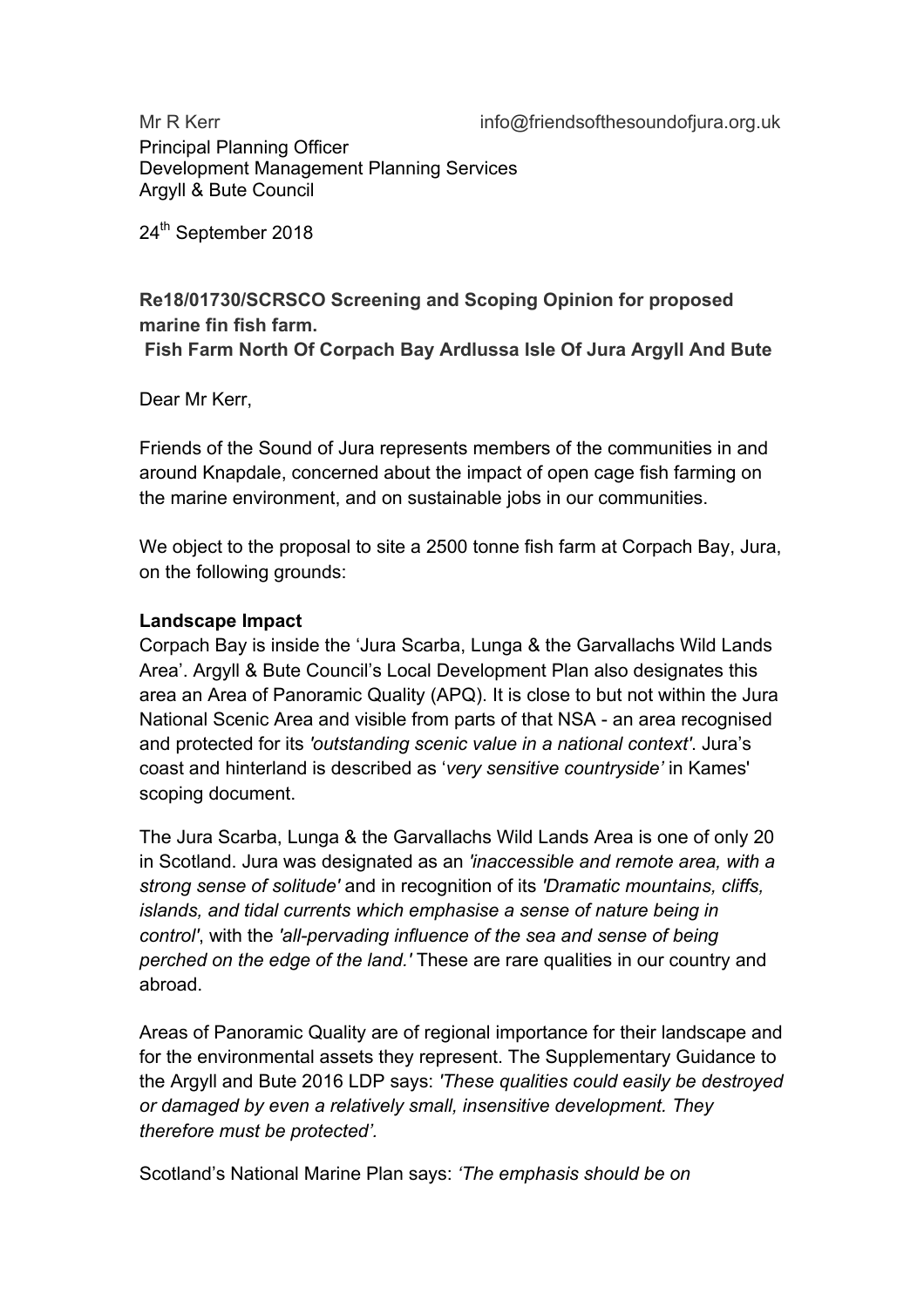*maintaining and growing communities by encouraging development that provides suitable sustainable economic activity while preserving important environmental assess such as landscape and wildlife habitats that underpin continuing tourism visits and quality of place'*

This proposal is incompatible with the NMP. The LDP also specifies these policies, which are incompatible with the scale, nature and location of the Corpach Bay proposal:

## **SG LDP ENV 9 – Development Impact on Areas of Wild Land**

Argyll and Bute Council will resist development proposals, located either within or outwith the Wild Land Areas as currently defined by SNH, where it is determined that the proposal would significantly diminish the wild character of a Wild Land Area, unless it is clearly demonstrated that these adverse effects can be substantially overcome by siting, design or other mitigation.

## **SG LDP ENV 12 - Development Impact on National Scenic Areas (NSAs)**

Argyll and Bute Council will resist any development in, or affecting, National Scenic Areas that would have an adverse effect on the integrity of the area, or that would undermine the Special Qualities\* of the area unless it is adequately demonstrated that any significant adverse effects on the landscape quality for which the area has been designated are clearly outweighed by social, environmental or economic benefits of national importance.

# **SG LDP ENV 13 - Development Impact on Areas of Panoramic Quality (APQs)**

Argyll and Bute Council will resist development in, or affecting, an Area of Panoramic Quality where its scale, location or design will have a significant adverse impact on the character of the landscape unless it is adequately demonstrated that: (A) Any significant adverse effects on the landscape quality for which the area has been designated are clearly outweighed by social, economic or environmental benefits of community wide importance;

The west coast of Jura is one of the wildest places in Britain. There are no buildings visible at all from Corpach Bay, but Kames' scoping report includes a long list of the human influences that their fish farm would impose on this wild place. As well as 14 large farm cages and a 43m long service barge there would be wellboats, helicopters, full-time generators and lighting.

As the scoping report says; *'the impact on the perception of wilderness comes down to a question of whether the farm is there or not'.*

It is impossible to mitigate the visual impact of such a large industrial fish farm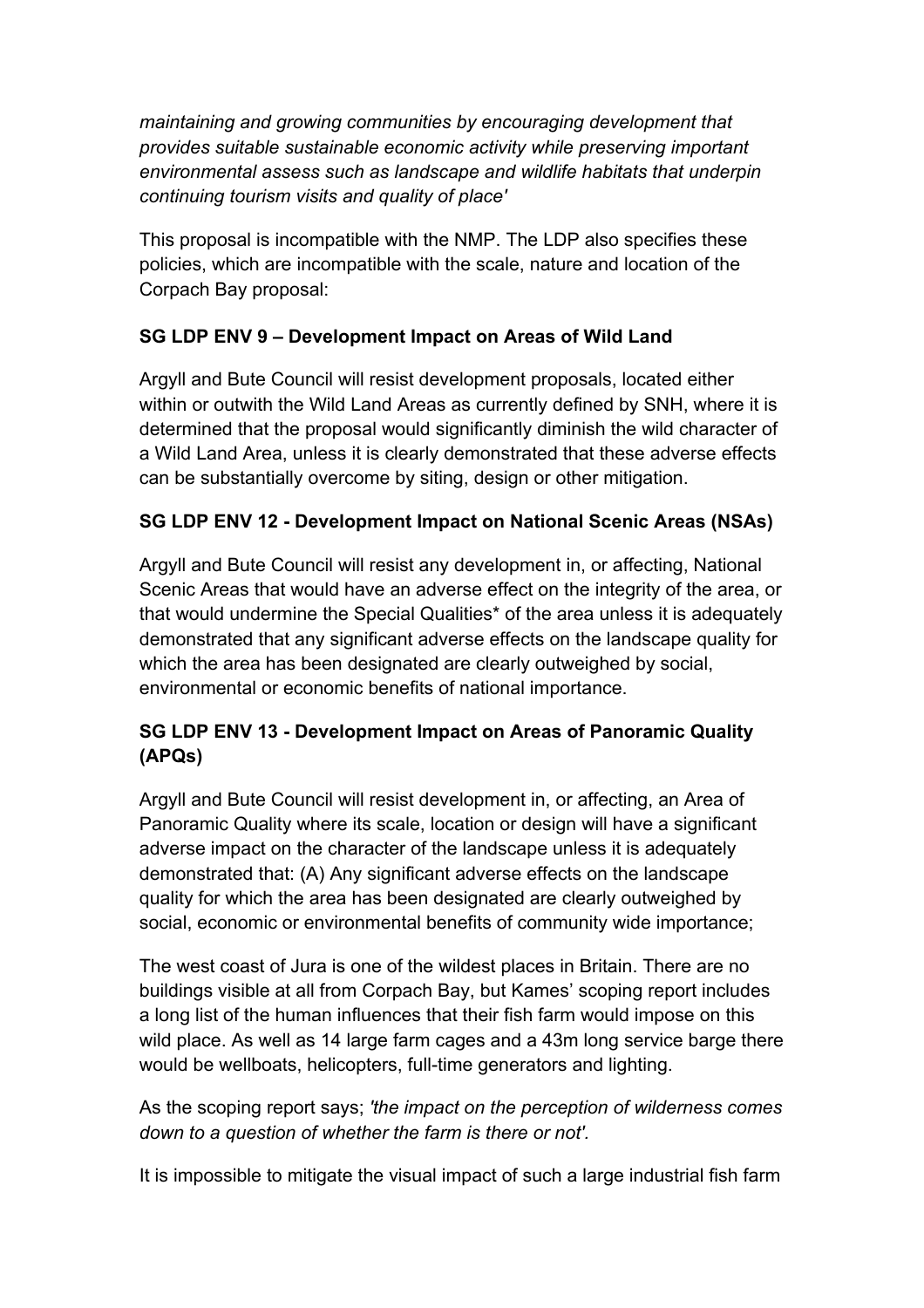on this landscape. Just by being there it would destroy the sense of wildness recognised as precious by both the Government and Local Authority.

For these reasons and the reasons below, we urge you to turn down this proposal.

#### **Exposure and containment**

SEPA are encouraging new fish farm development in exposed locations, because many sheltered inshore waters are already at or beyond their ability to assimilate fish farm pollution. The west coast of Jura is among the most exposed shorelines in the Western Europe. It faces the Atlantic directly and Colonsay is too far away to provide any protection from wind of waves. The Government's containment specifications require all fish farms to be able to withstand a 1 in 50 year storm. Releasing farmed fish into the sea threatens wild fish, so it is also necessary to retain 2500 tones of fish during such a storm, and, for welfare reasons, to ensure that they are not harmed.

There is no way that a 14 cage fish farm and a 43m long unpowered service vessel, anchored less than 100m from one of the worst lee shores in Scotland, would survive a 1 in 50 year storm. Even regular winter storms here would threaten its integrity.

There is also no way that Kames' can have an adequate and practical plan for recapturing fish in the event that they escape during a storm, with a vessel coming from their land base 20km away.

Their report describes that the farm would be operated and monitored remotely from the mainland for much of the time.

Locating a fish farm at Corpach Bay is not only irresponsible but unsafe.

#### **Jobs**

Substantial remote operation of the proposed farm suggests that the estimated (not promised) 6 full time equivalent jobs is optimistic. None of these jobs are on Jura, the community that would pay the price of pollution from the farm and risk losing wild sea trout that are important to its economy and to neighboring Islay. Kames has avoided any contact with the Jura community.

Local creel fishermen fish for prawns, crabs and lobsters off the west coast of Jura. They have been ignored in the Kames' scoping report, yet they would lose fishing grounds and risk having their catch poisoned by the anti-sea lice chemicals dumped into the sea by the fish farm.

### **Pollution**

Prawns, crabs and lobsters are all crustaceans - so are sea lice. There is plenty of evidence that the chemicals used to treat sea lice also harm other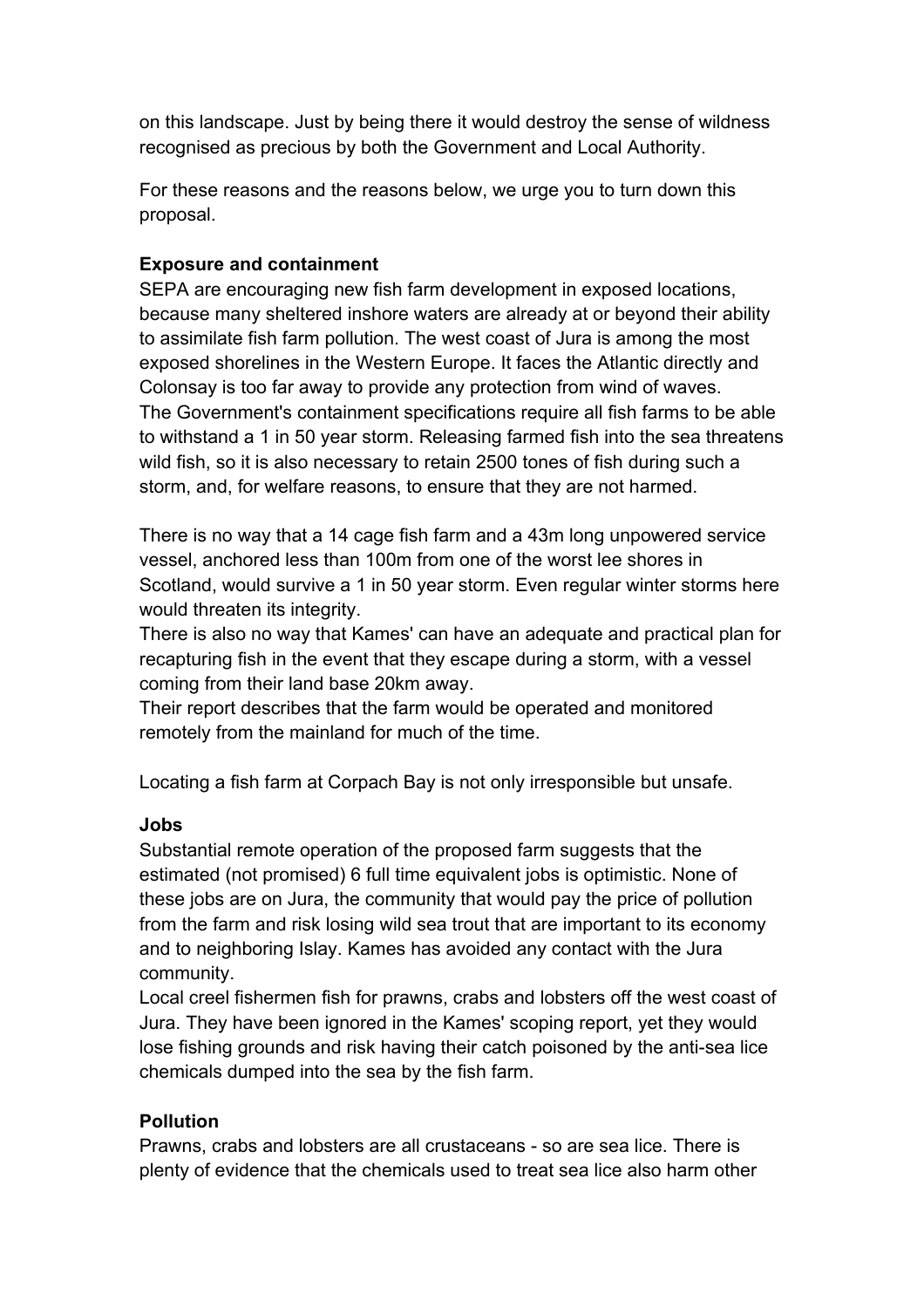crustaceans. For instance, the Government and industry-funded PAMP2 study showed an average 60% reduction in crustacean abundance was correlated with the use of Slice (emamectin benzoate) - an in-feed treatment for sea lice on farms. The Norwegian PestPuls study has reported this year that hydrogen peroxide, seen by SEPA as not harmful, kills 100% of commercially-fished shrimps three days after a short exposure to concentrations one hundred times less than are usual in fish farms.

How can Argyll and Bute Council be certain that creel fishermen will not lose catch because of these chemicals, as fishermen in Wester Ross, the Outer Hebrides and Norway are reporting has happened around fish farms in their areas?

### **Pollution Modelling**

Corpach Bay is a very exposed and dispersive site. Kames has submitted a pollution modelling report produced by using the Autodepomod software model. SEPA admits openly that this software cannot accurately predict where particulate pollution and emamectin benzoate will go in 'dispersive' locations, such as Corpach Bay, or where the seabed slopes, or when storms resuspend and move the waste, or when it travels more than 500m from its source. It is completely inappropriate to use Autodepomod in this location. SEPA has newer software for doing modelling pollution dispersal, called Newdepomod. This should have been used at Corpach Bay, coupled with hydrodynamic modelling. Newdepomod requires at least three months of current flow data to be collected. Autodepomod uses just 17 days.

Have you asked SEPA to justify why Autodepomod is being used to assess pollution from the proposed fish farm?

If the software is incapable of showing where the emamectin benzoate will end up, and at what concentration, how can you be certain that the crustaceans caught by fishermen will not be affected?

### **Priority Marine Features (PMFs)**

Kames' seabed monitoring video and report have not been submitted with this scoping report. SNH said the video that Kames submitted for their Dounie proposal was of very poor quality. Its written report also failed to identify the presence of northern sea fans in the footage. These are Priority Marine Features, protected from any development that would harm their national status. The Dounie proposal was withdrawn after a second benthic survey showed the presence of a large population of this species further from the fish farm than Kames had surveyed, but well within the area that would have been polluted, as modeled by Newdepomod, but not by Autodepomod.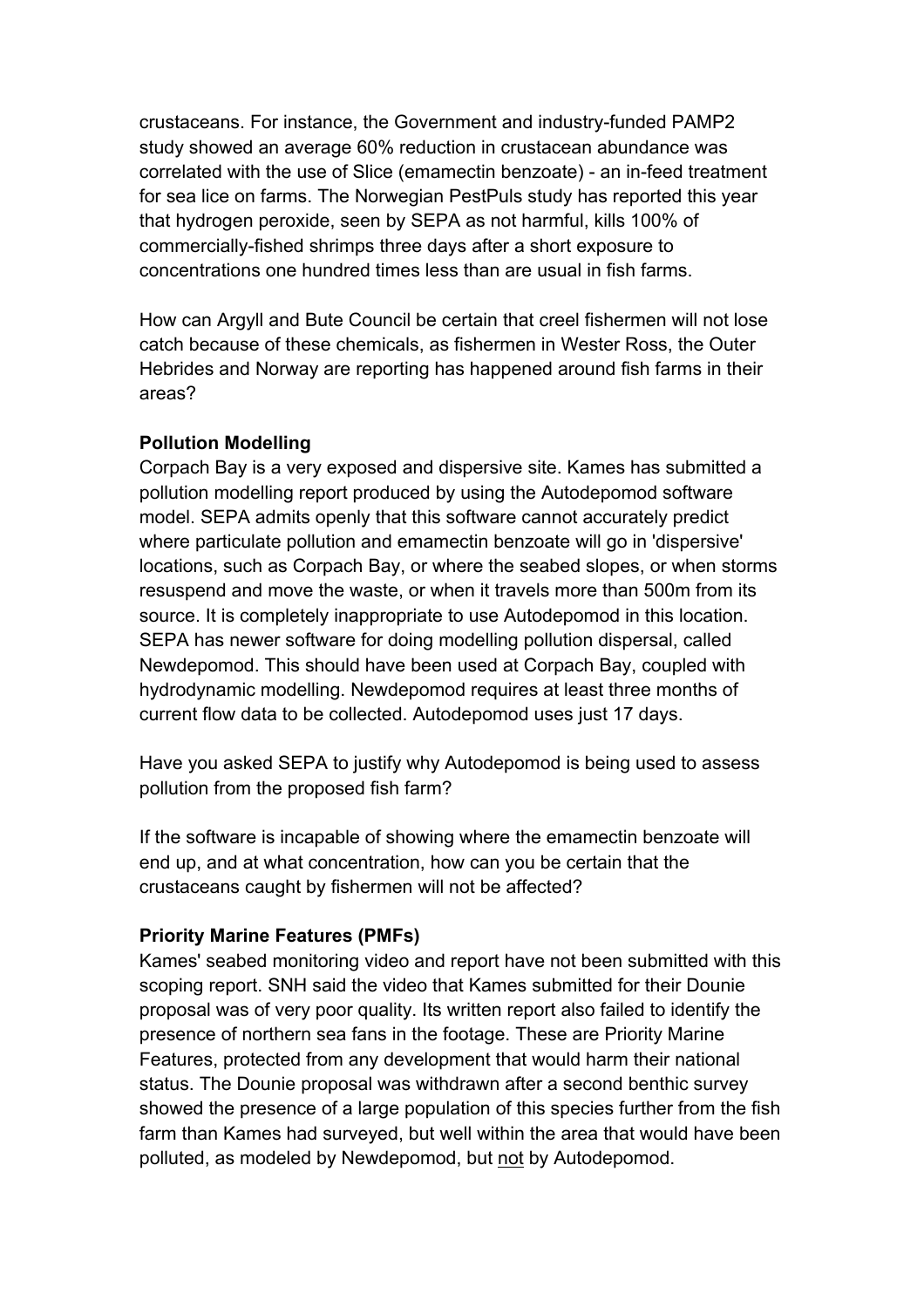It is essential that the wider area around the Corpach Bay proposed farm is properly surveyed for Priority Marine Feature species.

#### **The impact of sea lice on wild salmonids**

Wild salmon and sea trout are also PMFs. Marine Scotland and the fish farm industry (eg Marine Harvest's letter to you, re BDNC Loch Shuna) recognise that sea lice from fish farms harm wild salmonids. MS says that even farms staying below the industry's Code of Good Practice levels for sea lice may still release substantial numbers of larval sea lice into the sea.

Sea trout are present all year in coastal waters in Argyll and are particularly vulnerable to this risk. Salmon smolts leaving their natal rivers are also at great risk from sea lice. Islay Estate confirm that salmon have been caught in the Corran, Lussa, Cairidh Mhor on Jura and the Sorn, Laggan and Grey on Islay during 2018.

Marine Scotland is obliged by the National Marine Plan to provide Locational Guidance on the sensitivity of wild salmonids to fish farm development. Four years after the NMP was published, MS has still not provided this information. You have described MS's advice on the risk posed by fish farms as unhelpful, and said that MS is 'siting on the fence'. How can you assess the risk to the wild salmonids that depend on the west coast of Jura when you lack this most basic of information?

SEPA's policy to encourage larger farms in exposed places ignores the fact that many of these sites are used by wild salmon and sea trout, and that sea lice larvae will be transported further from such sites by strong currents Adams et al, 2016 showed that viable larvae can be carried from the mainland to the Outer Hebrides. The risk to wild salmonids is increased by siting such large farms in more exposed sites like Corpach Bay.

If a public body knows there is a risk to the environment but lacks certainty about its significance, it is obliged to apply the precautionary principle. The ECCLR Committee's report said specifically: *'further development and expansion must be on the basis of a precautionary approach and must be based on resolving the environmental problems. The status quo is not an option.'*

Argyll and Bute Council should apply the precautionary principle to the risk of harm to the wild salmonids that live on the west coast of Jura, until accurate information is available about the impact.

#### **Acoustic Deterrent Devices**

Kames indicate that they will use ADDs to deter seals. ADDs also scare cetaceans. The proposed fish farm is within the Inner Hebrides and The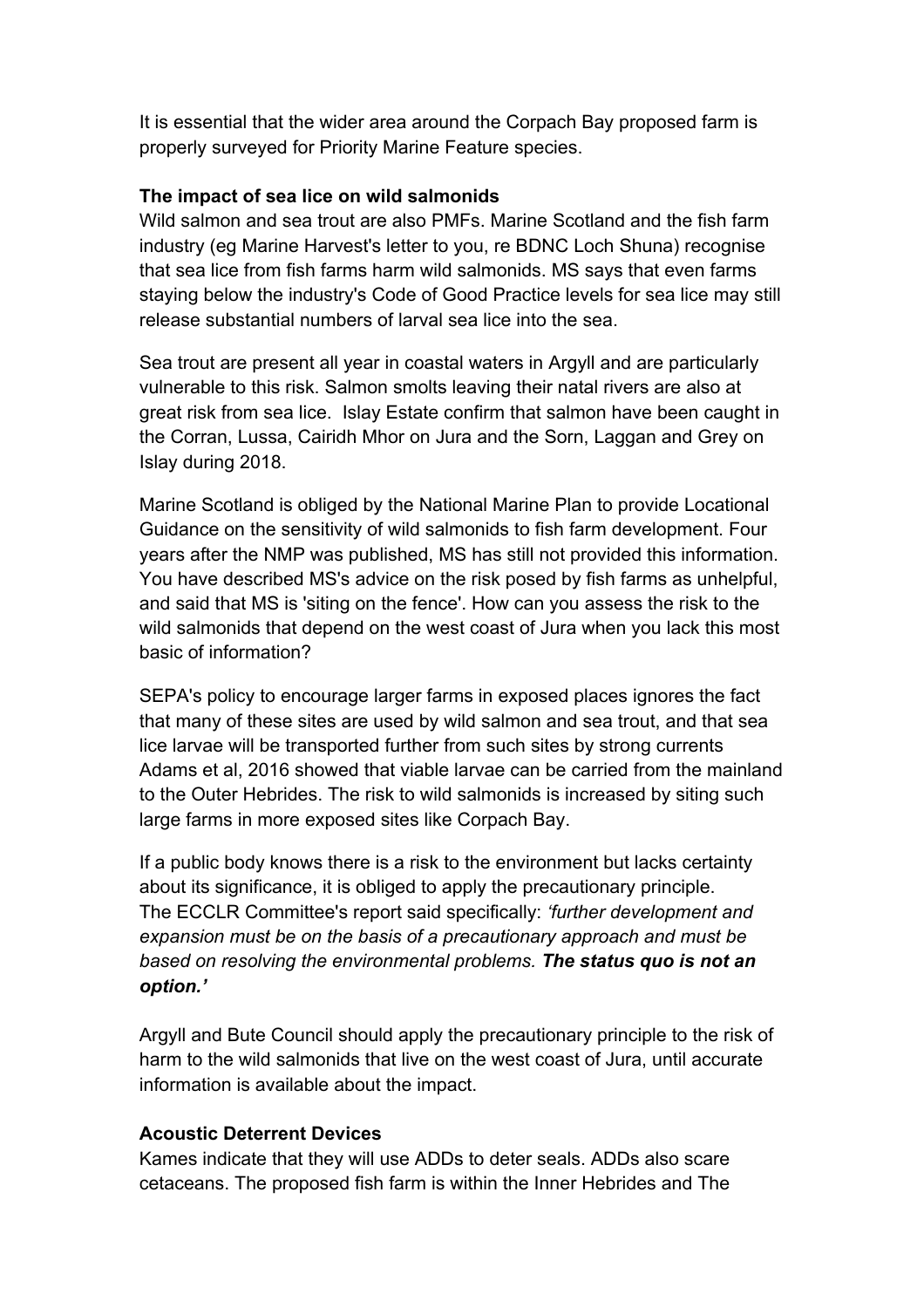Minches Special Area of Conservation (cSAC) for Harbour Porpoises. This area is considered one of the best areas in the UK for this species. The coastal waters around Jura are also home to minke whales and common and bottlenose dolphins. Killer whales and sei whales have been seen in 2018.

On 28th July 2017, the Head of Policy and Advice at SNH wrote to Marine Planning and Policy at Marine Scotland, with the following advice to Scottish Ministers: *'There is sufficient evidence, both empirical and modelled, to show that ADDs can cause disturbance and displacement of cetaceans'.* 

All species of whales, dolphins and porpoises are protected by the 1994 Habitats Regulation and are known as European Protected Species (EPS), making it an offence *'to deliberately or recklessly disturb any dolphin, porpoise or whale*', under Habitats Regulation 39(2) as amended in Scotland. This law applies to individual cetaceans as well as at a species level, as established by the successful prosecution of a jet-skier who disturbed a small group of dolphins on a single occasion. It must therefore follow that it is an offence for a salmon farmer to disturb any individual cetacean, even once, with an ADD, and that it does not matter how large an area the disturbance or injury occurs in; it is still an offence under Habitats Regulation 39(2).

The ADDs on a farm at Corpach Bay would have a cumulative impact with the ADDs used on Marine Harvest's farm on the Jura side of Colonsay, disturbing cetaceans aross a very large area.

The research showing disturbance is very clear. One study  $\int$  found that 96% of porpoises were excluded from stations 7.5 km from a single active ADD at a received sound level of 113dB re 1 µPa (RMS). Aquaculture ADDs output from 179-194 dB re 1 µPa (RMS). They are normally used in multiple arrays of between 4 and 20 ADDs per farm. Disturbance has been recorded by Kok, at 100dB re 1  $\mu$ Pa (RMS) and hearing injury at short exposures to 164 dB<sup>2</sup> and longer exposures at lower levels. A report to SNH stated "*the risk that ADDs at Scottish aquaculture sites is causing permanent hearing damage to marine mammals cannot be discounted".* 

 

<sup>1</sup> Brandt, M. J., Höschle, C., Diederichs, K., Betke, K., Matuschek, R., Witte, S., Nehls, G. (2012c) Far-reaching effect of a seal scarer on harbor porpoises (Phoena phocoena). *Aquatic Conservation:Marine and Freshwater Ecosystems:1-11* 2 Lucke *et al.* (2009) Temproary shift in masked hearing thresholds in harbour porpoise after exposure to seismic airgun stimuli. *J Acoust Soc Am 125:4060-70*

<sup>2</sup> Lepper, P.A., Gordon, J., Booth, C., Theobald, P., Robinson, S. P., Northridge, S. & Wang, L. (2014) Establishing the sensitivity of cetaceans and seals to acoustic deterrent devices in Scotland*. Scottish Natural Heritage Commissioned Report No. 517.*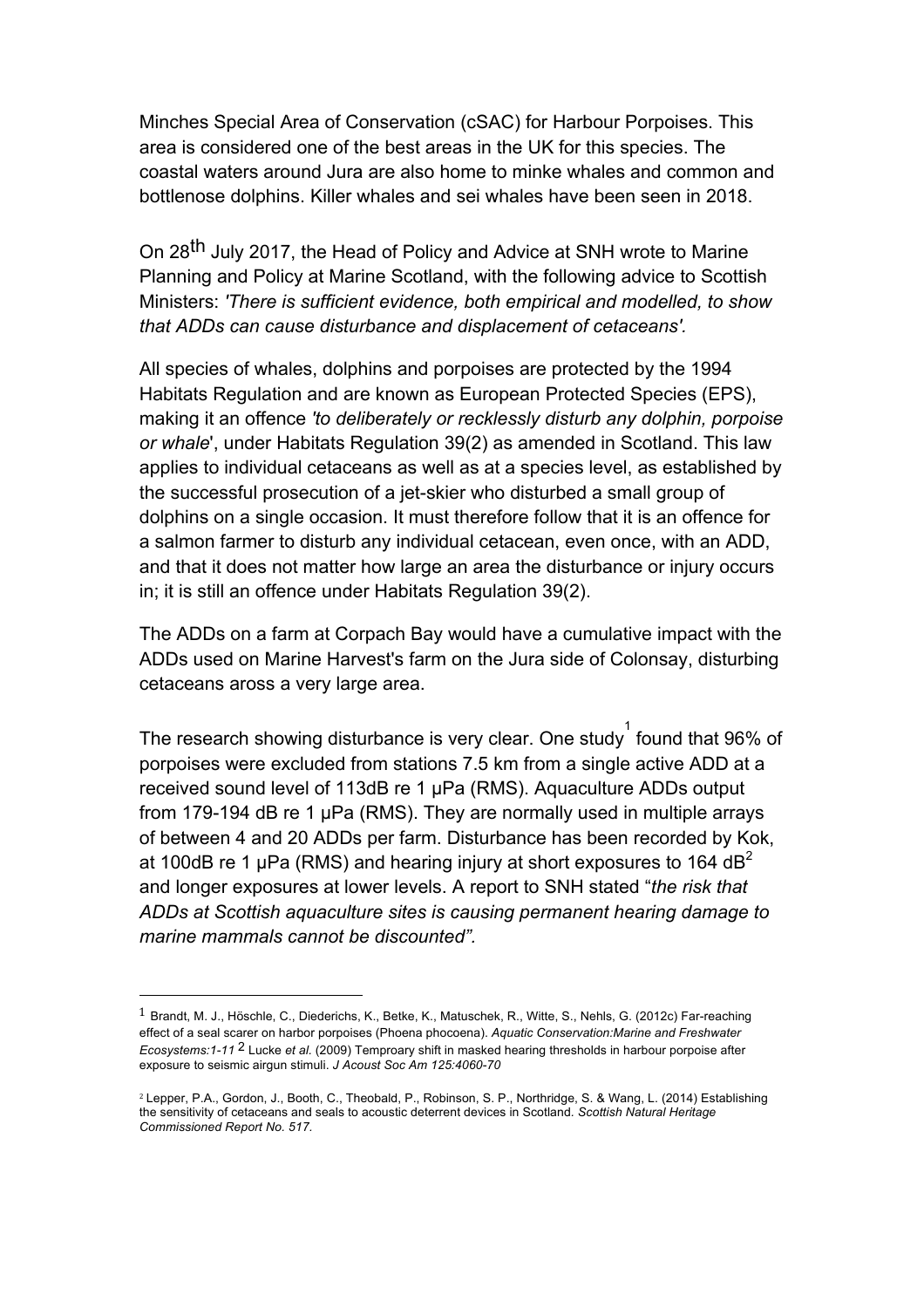The latest research, published this year <sup>3</sup>, was *'the first broad-scale measure of the acoustic footprint of ADDs used in the Scottish salmon aquaculture industry'* with 11 years of data (to 2016) from the west coast, much of it collected by the Hebridean Whale and Dolphin Trust.

The study found that in 2015, 278 active ADDs were detected in its west coast survey area. It also found *'a steady increase in ADD detections ... as well as substantial geographic expansion. This study demonstrates that ADDs are a significant and chronic source of underwater noise on the Scottish west coast with potential adverse impacts on target (pinniped) and non-target (e.g. cetaceans) species.'* 

*'...In Scotland, the deployment of multiple ADD transducers per fish farm (e.g. one per cage) is common (Northridge et al., 2010)'* 

*'...despite being widely used as mitigation to seal depredation at aquaculture facilities, consistent long term effectiveness of ADDs in reducing depredation has yet to be conclusively proven...In contrast, there is considerable evidence for the unintentional effects of ADDs on non-target species'* 

*'Given present knowledge of ADD signals' effects on species such as harbour porpoises, the widespread and increasing use of ADDs in Scottish waters could therefore have a range of negative impacts including causing chronic reductions in hearing thresholds (Götz and Janik, 2013; Lepper et al., 2014), and/or the potential for exclusion from key habitats, risking creating barriers to their movement (Johnston, 2002), all of which can have long-term fitness and population-level consequences.'* 

Given that there is scientific evidence demonstrating that ADDs do disturb and can injure cetaceans, MS should enforce Habitats Regulation 44, by requiring farms that might disturb cetaceans with ADDs to hold EPS licenses. It has not done so. A typical open cage salmon farm could not pass any of the 3 tests required before an EPS licence can be issued.

So far 9000 people have signed a Change.org petition on this subject to the Cabinet Secretary for the Environment (https://www.change.org/p/roseannacunninham-scottish-government-cabinet-secretary-for-the- environment-savedolphins-porpoises-and-seals-from-scottish-salmon-farms).

Disturbance of cetaceans by unlicensed ADDs is also subject to a complaint to the EU.

The ECCLR Committee's recent report into salmon farming said: '*The* 

 

<sup>3</sup> *Mapping widespread and increasing underwater noise pollution from acoustic deterrent devices*. Findlaya et al. Marine Pollution Bulletin 135 (2018) 1042–1050.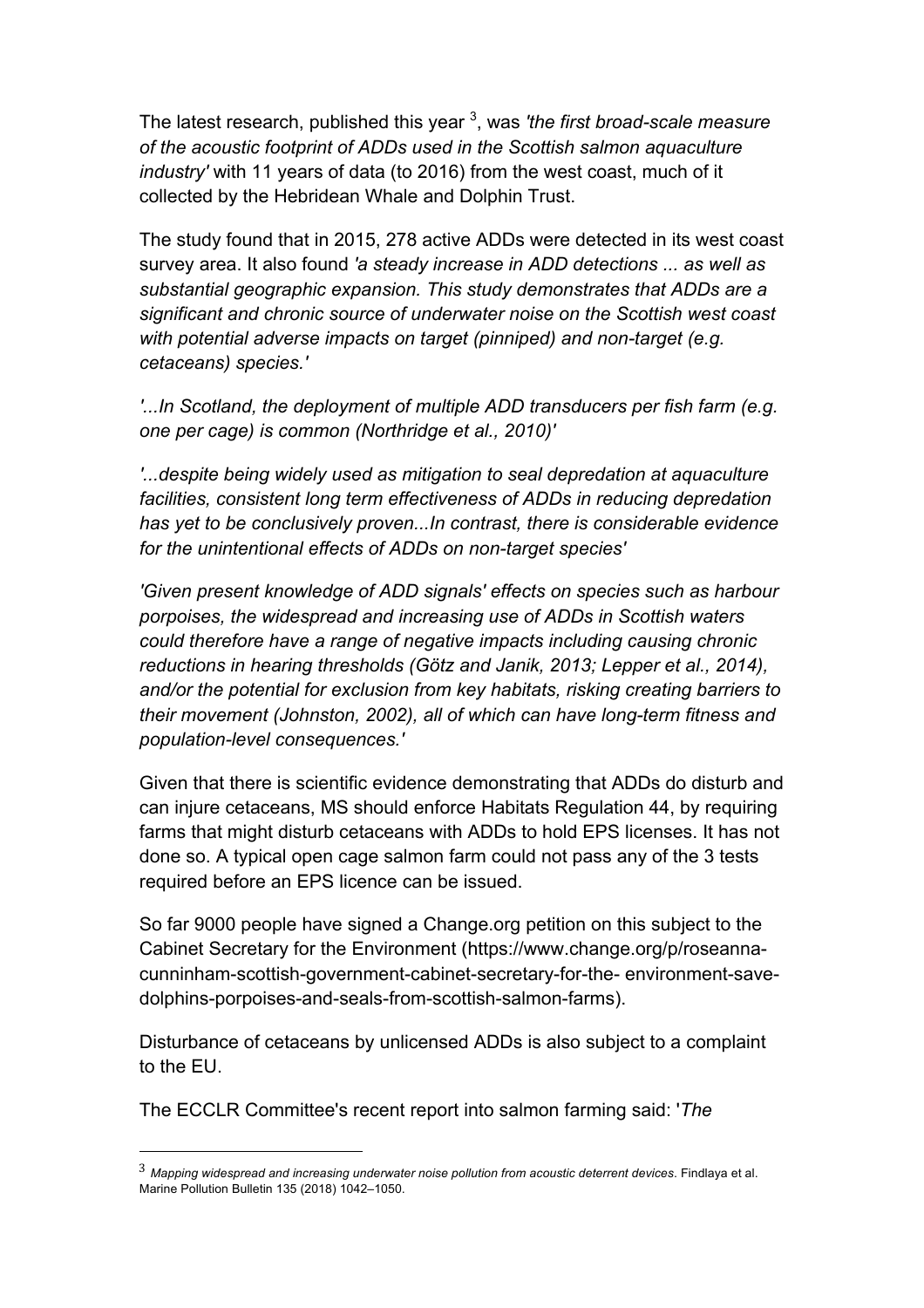*committee has significant concern about the use and operation of ADDs and their cumulative impact and considers all fish farms in Scotland should be required via legislative or any other appropriate means, to follow the position of the Aquaculture Stewardship Council in relation to ADDs. This ensures fish farms cannot use ADDs'* 

Not only are the impacts to cetaceans being questioned but the actual longterm effectiveness of these devices to seals is also under scrutiny (SMRU, 2011).

### **Seals**

Grey and common seals are also PMFs and both species pup on the beaches of Jura, Islay and Colonsay, as well as feeding all around their shores.

Kames' EIA template says that predator control will be 'primarily' achieved by good husbandry but that as well as using ADDs they will apply for licences to shoot seals as a last resort.

The site will be primarily unmanned. How could its operators to its likely ADD EMP licence conditions that the devices should only be turned on when there is a clear threat of predation, and turned off again immediately the seal has been deterred?

The US Marine Mammal Protection Act will come into force in 2022 but requires countries to be working toward compliance by 2019. If Scotland fails to do so it will face an export ban. Seal shooting has to end.

There is an effective solution, using double nets, correctly tensioned. Some companies already use them here, others use them abroad. They cost more but they represent best practice in this respect.

Farms not using the best technology are not complying with the licensing condition to only shoot seals as a last resort.

The ECCLR report said: '*The committee considers the industry should manage the risk of predation through extension of the use of double skinned predator nets'.* 

### **Otters**

Otters are also a European Protected Species. It is illegal to capture, injure, kill or harass otters or group of otters, or to disturb an otter while it is occupying a structure or place used for shelter or protection, or to disturb one while it is rearing or otherwise caring for its young, or to disturb one in a manner or in circumstances likely to significantly affect the local distribution or abundance of the species, or to disturb one in a manner or in circumstances